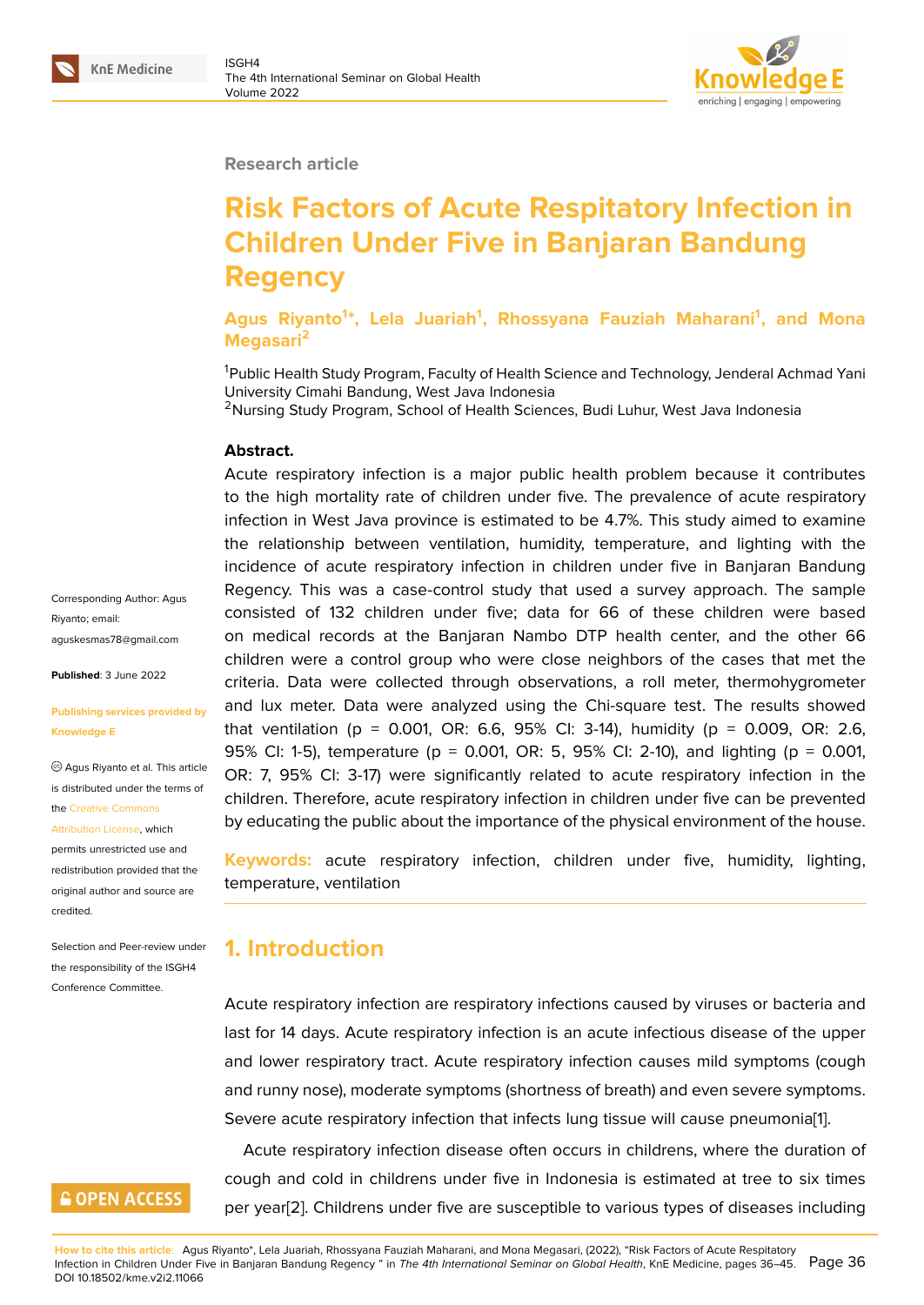acute respiratory infection because childrens under five do not yet have an optimal immune system. Acute Respiratory Infection always ranks as the first cause of death in infants and childrens under five in Indonesia[3].

The national prevalence of acute respiratory infection according to the diagnosis of health workers is (4.4%). The highest prevalence of acute respiratory infection in five provinces is Papua (10.5%), Bengkulu (8.9%)[, W](#page-8-1)est Papua (7.5%), East Nusa Tenggara (7.3%), and Central Kalimantan (6.2%). West Java Province is included in the top ten provinces with the highest incidence of acute respiratory infection. West Java ranks ninth with a prevalence of (4.7%). Cases of acute respiratory infection in Bandung Regency in 2018 reached (5.66%)[4].

Based on data from the Bandung District Health Office in 2020, the Banjaran Nambo DTP Health Center ranks second with the highest acute respiratory infection cases, namely 2,156 cases ([8.4](#page-8-2)%)[5]. The results of the preliminary study showed that acute respiratory infection was in the first place of the ten biggest diseases at the Banjaran Nambo Health Center DTP. Based on data on visits from childrens under five patients during January–June 2021, [th](#page-8-3)ere were 625 cases and an average visit of 104 childrens under five per month[6].

A house with ventilation that does not meet health requirements will affect the health of the occupants of the house, this is because the air exchange process in the house is not smooth, so the b[act](#page-8-4)eria that cause acute respiratory infection disease in the house cannot get out. Air from the wild has health benefits, such as oxygen is needed by humans for the body's metabolic processes[7]. Based on the results of research at the Remu Health Center, Sorong City, it showed that there was a significant relationship between air ventilation and the incidence of acute respiratory infection in infants[8].

Air humidity does not meet the requireme[n](#page-8-5)ts to be a good medium for the growth of pathogenic microorganisms. According to the Regulation of the Minister of Health of the Republic of Indonesia No. 1077/MENKES/PER/V/201 humidity requirements in the [ho](#page-8-6)use range from 40%-60%. Based on the results of research in the Wawonasa Health Center area of Manado City, humidity has a significant effect on acute respiratory infection in childrens under five[9]. Low room temperature causes health problems to hypothermia, while high room temperature causes health impacts. Based on the results of research in Kotagajah, Lampung Regency, it showed that there was a significant relationship between temperatu[re](#page-8-7) and acute respiratory infection in childrens under five[10].

Natural lighting from sunlight that enters the house through recesses and open spaces serves to reduce room humidity, kill mosquitoes, and kill germs such as the cause of tuberculosis, influenza, eye diseases, and others[7]. Based on the [re](#page-8-8)sults of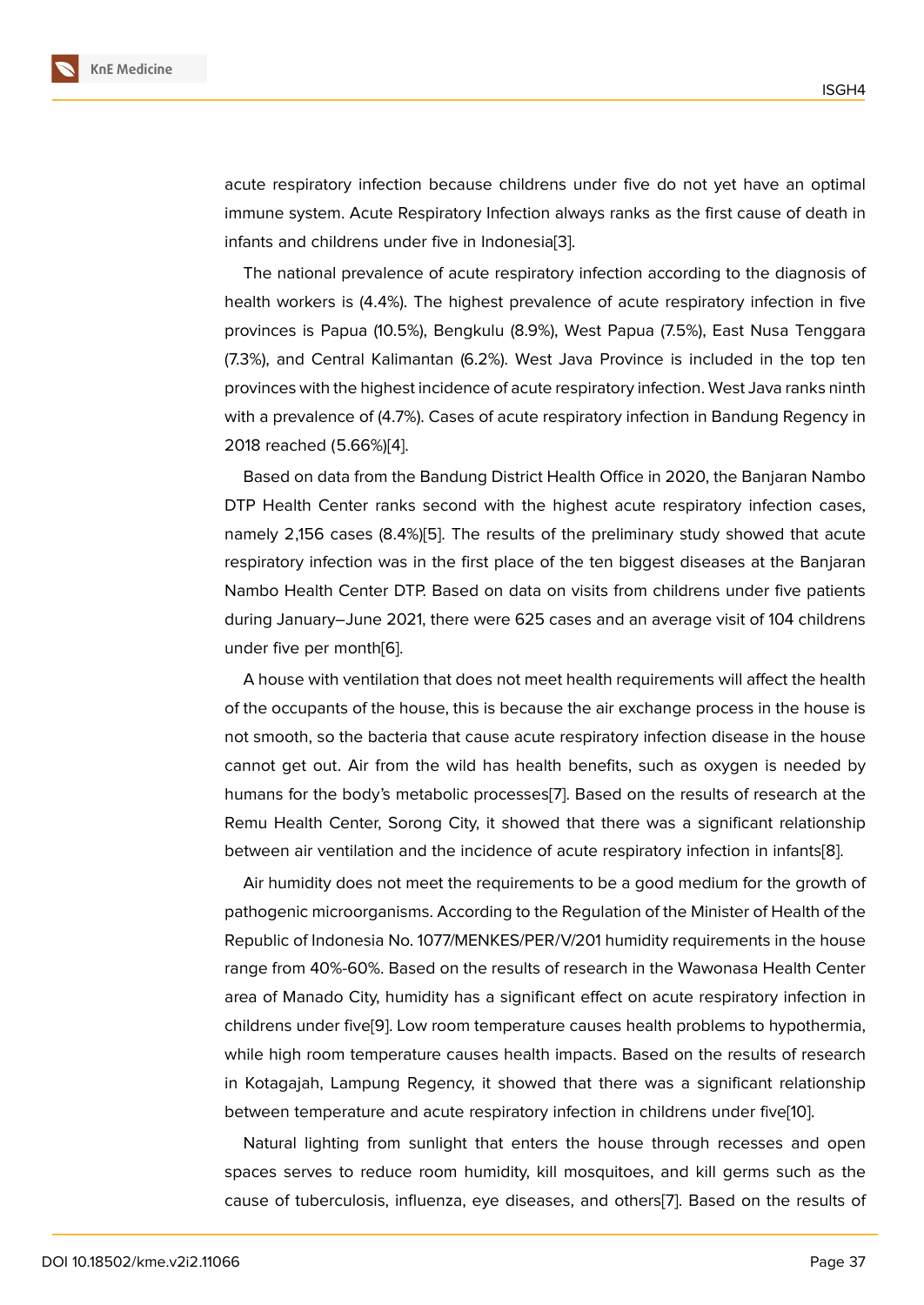research at Ogan Komering Ulu, it shows that there is a significant relationship between lighting and the incidence of acute respiratory infection in childrens under five[11]. The results of a preliminary study in Banjaran Bandung Regency area found that many acute respiratory infection in childrens under five ventilation, humidity, temperature, and lighting in the house did not meet the requirements and could be risk fac[to](#page-9-0)rs for respiratory infection disease.

Based on these problems, the purpose of this study was to examine the relationship between ventilation, humidity, temperature, and lighting with the incidence of acute respiratory infection in childrens under five in the Banjaran Bandung Regency.

## **2. Methods**

### **2.1. Study Design**

This research is an analytical survey using a case-control design.

#### **2.2. Sample**

a sample of 132 childrens under five consisting of 66 cases, namely toddlers suffering from acute respiratory infection and 66 controls, namely childrens under five not suffering from acute respiratory infection, taken by purposive sampling, namely neighbors of the case but not suffering from respiratory problems, having the same sex and age as the case. The study was conducted in the Banjaran Bandung Regency in July-August 2021.

### **2.3. Instruments**

The technique for collecting house ventilation data is measurement using a roll meter, the ventilation area meets the requirements if 10% of the floor area of the house. Measurement of humidity and temperature of the house using a thermohygrometer, the humidity of the house is qualified if it is 40-60% and the temperature of the house is qualified if it is 18<sup>o</sup>-30°C. The measurement of the lighting of the house is using a lux meter, the lighting of the house is qualified, that is 60 lux and not dazzling.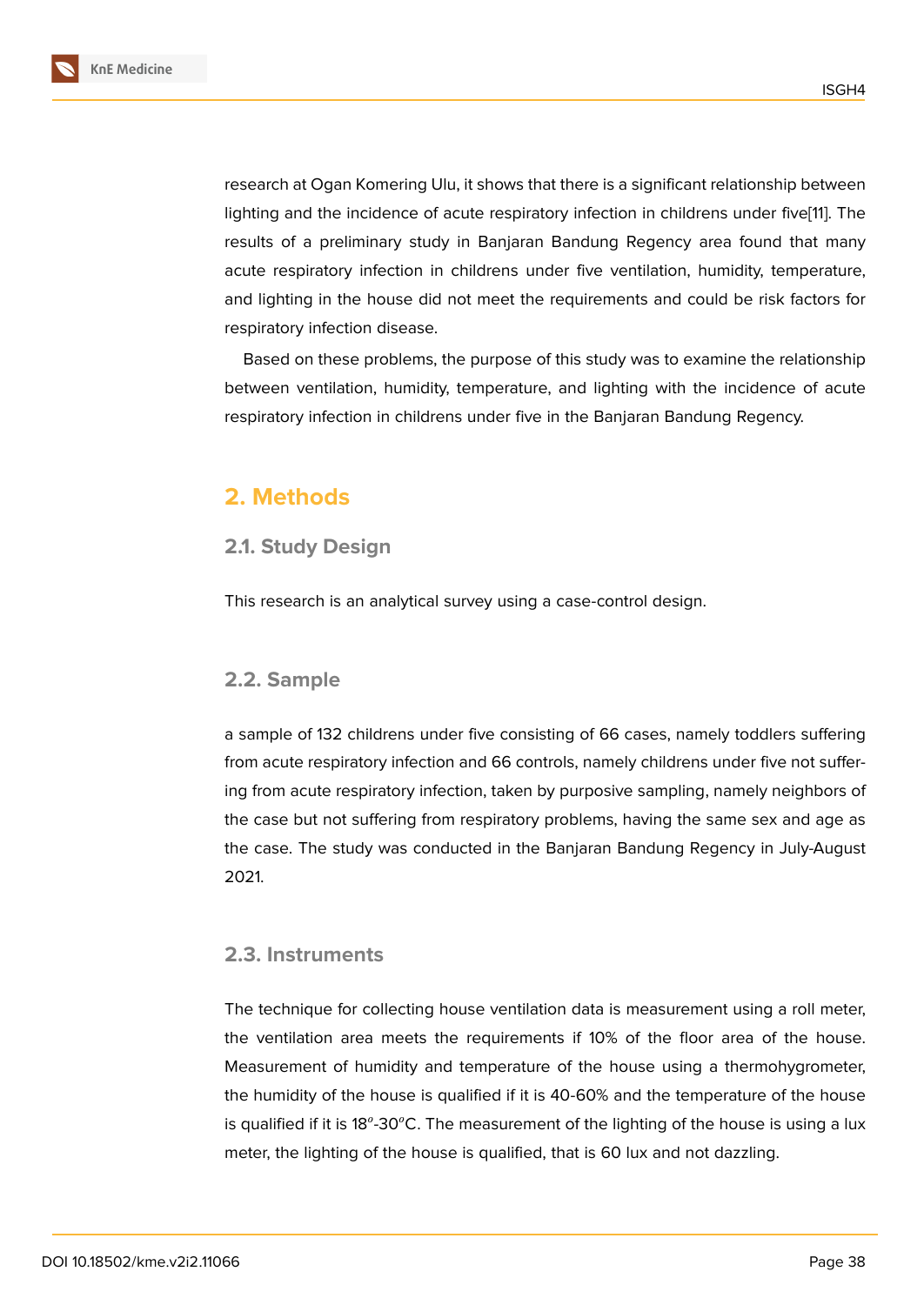## **2.4. Data collection procedure**

Observations of the home environment were carried out from morning to noon assisted by sanitarian officers at the Banjaran Health Center and Cadre. Data on the incidence of acute respiratory infection in childrens under five was obtained from medical record data at the Banjaran Health Center.

## **2.5. Data Analysis**

Statistical analysis using chi-square test and assessing the magnitude of risk using Odd Ratio (OR: 95% CI).

# **3. Results**

Table 1 showed that most of the childrens under five in the case group were one year old (45.5%), male (74.2%), maternal age 20-30 years (60.6%), mother's education was high school (57.6%), and housewives (84.8%). Childrens under five in the control group were mostly one year old (31.8%), female (59.1%), maternal age 20-30 years (72.7%), senior high school mother education (62.1%), and housewives. (65.2%).

Table 2 shows that there are 46 (69.7%) childrens underfive whose houses do not meet the requirements and 17 childrens (25.8%) do not suffer from acute respiratory infection. There is a significant relationship between the house and the incidence of acute respiratory infection in childrens under five ( $p = 0.001$ ). Childrens whose house humidity does not meet the requirements are 40 (60.6%) suffering from acute respiratory infection and there are 24 childrens under five (36.4%) not suffering from acute respiratory infection.

There is a significant relationship between humidity in the house and the incidence of acute respiratory infection in childrens under five (p=0.009). Childrens under five whose house room temperature did not meet the requirements were 38 (57.6%) suffering from acute respiratory infection and 14 childrens under five (21.2%) did not suffer from acute respiratory infection. There was a significant relationship between house temperature and the incidence of acute respiratory infection in childrens under five (p=0.001). Childrens under five whose home room lighting does not meet the requirements there are 55 (83.3%) suffering from acute respiratory infection and there are 26 childrens under five (39.4%) not suffering from acute respiratory infection. There is a relationship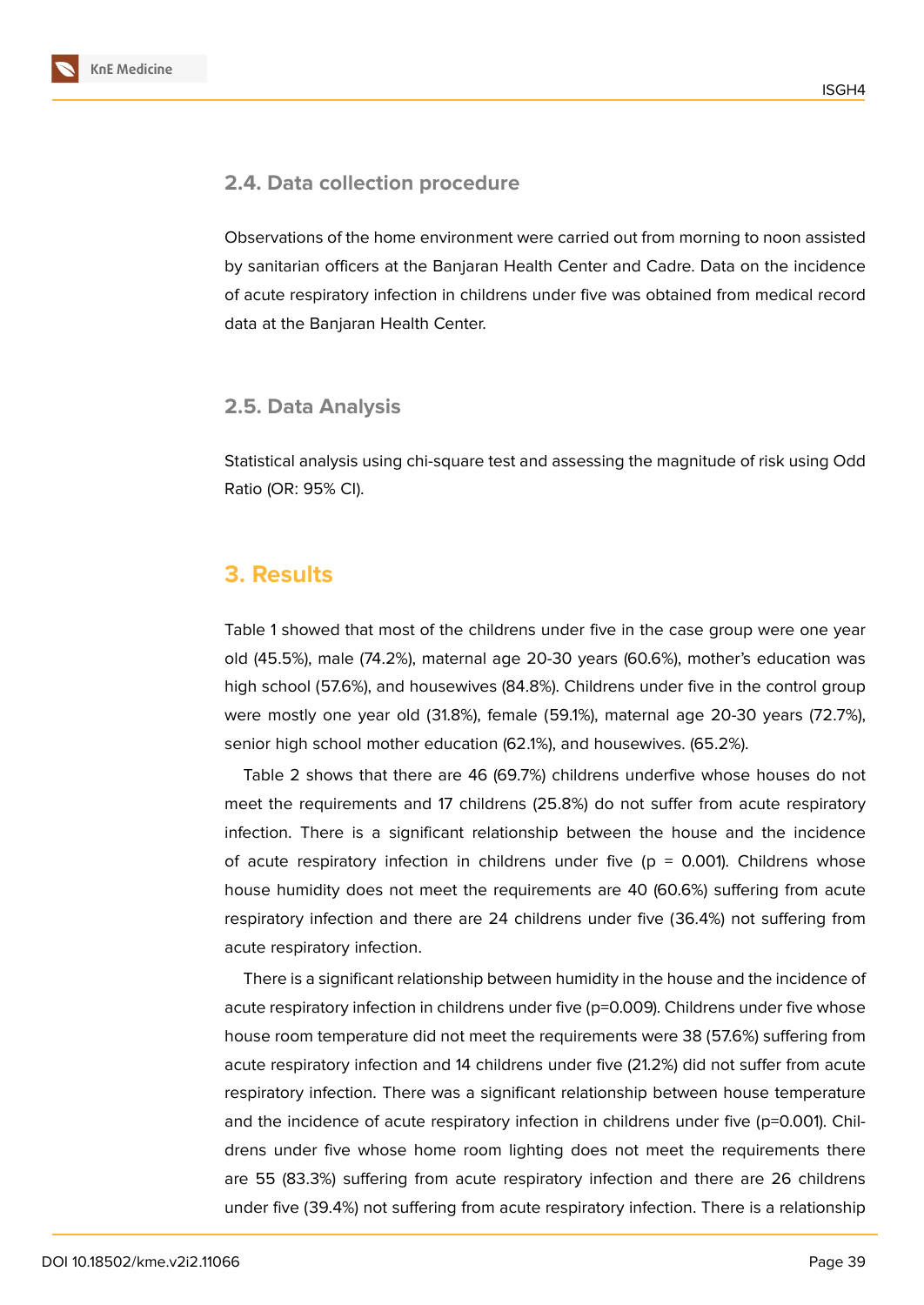| <b>Variabel</b>                                                                               |                    | <b>Acute Respiratory Infection</b>                   | <b>Total</b>              |                          |                |                                 |
|-----------------------------------------------------------------------------------------------|--------------------|------------------------------------------------------|---------------------------|--------------------------|----------------|---------------------------------|
|                                                                                               |                    | Cases                                                |                           | <b>Controls</b>          |                |                                 |
|                                                                                               | n                  | %                                                    | n                         | %                        | n              | %                               |
| Childrens<br>Under<br>Two 11<br>Age One<br>year<br>years Tree years Four<br>vears             | Five 30 15 10 45,5 | 22,7 15,2 17 13<br>16,7                              | 21 15 31,8                | 22,7<br>25,8<br>19,7     | 51<br>27 24    | 30 38,6<br>22,7<br>20,5<br>18,2 |
| Gender Bor Girl                                                                               | 49 17              | 74,2<br>25,8                                         | 27<br>39                  | 40,9<br>59,1             | 76 56          | 57,656                          |
| Mother's Age <20 years<br>20-30 years 31-40 years<br>>41 years                                |                    |                                                      |                           |                          |                |                                 |
|                                                                                               |                    | 3 40 21 2 4,5 60,6<br>31,83                          | 48<br>$\mathbf{1}$<br>170 | 1,5<br>72,7<br>25,8<br>0 | 88<br>4<br>382 | З<br>66,7<br>28,8<br>1,5        |
| Mother's Education Ele-<br>mentary school Junior<br>high school Senior high<br>school College |                    |                                                      |                           |                          |                |                                 |
|                                                                                               |                    | 4 15 38 9 6,1 22,7 2 4 41 3 6,1 6 19 79<br>57,6 13,6 | 19                        | 62,1<br>28,8             | 28             | 4.5<br>14, 4<br>59,8<br>21,2    |
| Mother's Job                                                                                  |                    |                                                      |                           |                          |                |                                 |
| <b>Housewives</b>                                                                             | 56                 | 84,8                                                 | 43                        | 65,2                     | 99             | 75                              |
| Work                                                                                          | 10                 | 15,2                                                 | 23                        | 34,8                     | 33             | 25                              |
| Total                                                                                         | 66                 | 100                                                  | 66                        | 100                      | 132            | 100                             |

Table 1: Childrens Under Five Characteristics in Banjaran Bandung Regency.

between home lighting and the incidence of acute respiratory infection in childrens under five (p=0.001).

Table 2: Relationship Ventilation, Humidity, Temperature, and Lighting With Acute Respiratory Infection in Childrens Under Five at Banjaran Bandung Regency.

| Independent<br>Variable                          | <b>Acut Respiratory Infection</b> |              |                 |              | <b>Total</b> | p            | OR (CI 95%) |             |
|--------------------------------------------------|-----------------------------------|--------------|-----------------|--------------|--------------|--------------|-------------|-------------|
|                                                  | Cases                             |              | <b>Controls</b> |              |              |              |             |             |
|                                                  | n                                 | %            | n               | %            | n            | %            |             |             |
| Not 46<br>Ventilation<br>Qualify Qualify         | 20                                | 69,7<br>30,3 | 1749            | 25.8<br>74,2 | 63<br>69     | 47,7<br>52,3 | 0,001       | $6,6(3-14)$ |
| <b>Not</b><br>Humidity<br><b>Quality Quality</b> | 40<br>26                          | 60,6<br>39,4 | 24<br>42        | 36,4<br>63,6 | 64<br>68     | 48.5<br>51,5 | 0.009       | $2,6(1-5)$  |
| Temperature Not 38<br><b>Qualify Quality</b>     | 28                                | 57,6<br>42.4 | 14 52           | 21.2<br>78.8 | 52<br>80     | 39,4<br>60,6 | 0.001       | 5 (2-10)    |
| Lighting Not Qual-<br>ity Quality                | 55 11                             | 83,3<br>16,7 | 26<br>40        | 39,4<br>60,6 | 8151         | 61,4<br>38,6 | 0.001       | 7(3-17)     |
| Total                                            | 66                                | 100          | 66              | 100          | 132          | 100          |             |             |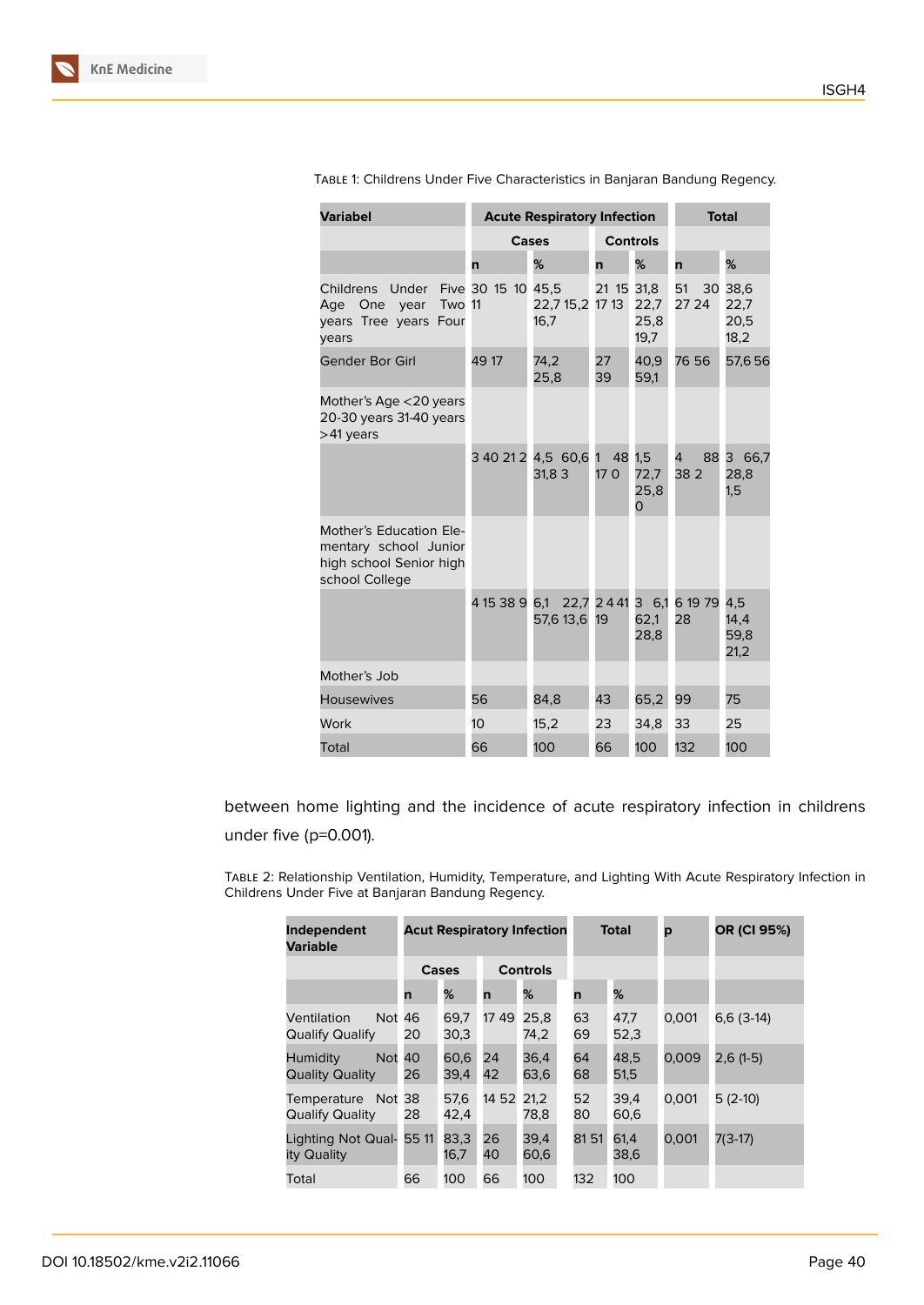## **4. Discussion**

The results of this study indicate that there is a significant relationship between home ventilation and the incidence of acute respiratory infection in childrens under five in the Banjaran Region, Bandung Regency. Childrens under five whose house ventilation does not meet the requirements have 6 times the risk of getting acute respiratory infection compared to childrens under five whose house ventilation meets the requirements. Air exchange that does not meet the requirements can cause the growth of microorganisms and health problems[12]. If the ventilation of the house is good, fresh air can easily enter the house, ventilation that does not meet the requirements can endanger health, especially the respiratory tract. The ventilation function of the house keeps the air flow in the house cool an[d t](#page-9-1)he oxygen balance needed by the occupants of the house is maintained. The lack of ventilation in the house causes a lack of oxygen in the house, so that carbon dioxide which is toxic to the occupants increases[13]. Childrens who live in well ventilated homes have a lower acute respiratory infection incidence rate than children who live in poorly ventilated homes[11].

This study is in accordance with the results of research i[n S](#page-9-2)urakaraya Baturaja Timur, which shows that there is a significant relationship between air ventilation and the incidence of acute respiratory infection [in](#page-9-0) childrens under five[14]. The results of the study in Padang showed that there was a significant relationship between home ventilation and the incidence of acute respiratory infection, childrens under five living in homes with ventilation that did not meet the standards had an 11.7 ti[me](#page-9-3)s risk of getting acute respiratory infection[15]. The results of the study in Indramayu Regency showed that there was a significant relationship between home ventilation and the incidence of acute respiratory infection in childrens under five[16].

The results of the obs[erva](#page-9-4)tion showed that most of the ventilations in the house for childrens under five with respiratory tract infection did not meet the requirements, namely the ventilation area <10% of the floor are[a. T](#page-9-5)his is due to the respondent's lack of knowledge about the ventilation area that meets the requirements when building a house. Most of the houses for childrens under five with acute respiratory infection have home ventilation only in the front room of the house, then the lack of habit of family members to open the windows of the house causes the air to not flow properly.

The results of this study indicate that there is a significant relationship between humidity and acute respiratory infection in childrens under five in the Banjaran area, Bandung Regency, childrens under five who live in homes with humidity that do not meet the requirements are 2.6 times more likely to suffer from acute respiratory infection than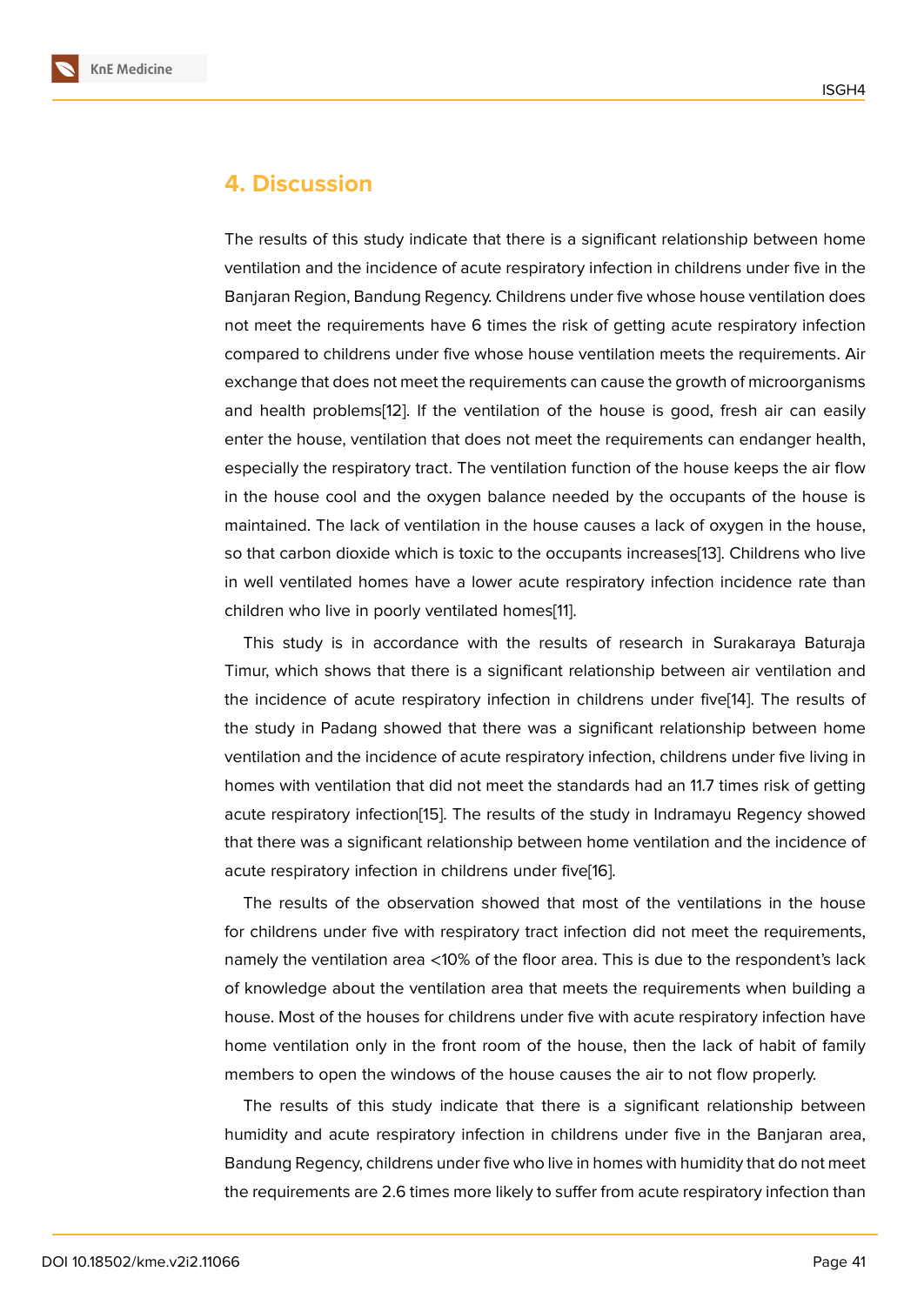childrens under five who live in homes with adequate humidity. Room humidity is a factor that affects the health of its occupants, increased air humidity is a medium for the growth of disease-causing bacteria, one of which is acute respiratory infection[13]. The higher the humidity in the room, it can affect a person's immune system and can increase the body's susceptibility to diseases, especially respiratory infections. Humidity meets the requirements of 40-60% and does not meet the requirements if <40[%](#page-9-2) or >60%[12]. High humidity in the house results in evaporation of skin fluids, so that it can become a place for the growth of pathogenic germs and increase the risk of the incidence of acute respiratory infection childrens in under five[1].

The results of this study are in accordance with research in Wua-Wua Anawai which showed that there was a significant relationship between house humidity and the incidence of acute respiratory infection in children[s](#page-8-0) under five[17]. Research in Makassar showed that there was a significant relationship between physical sanitation of the house and the incidence of acute respiratory infection in childrens under five[18]. The results of observations obtained that most of the toddlers' ho[use](#page-9-6) humidity did not meet the requirements, namely the ventilation was less than optimal so that the sunlight entering the house to kill bacteria was reduced so that it could cause acute re[spir](#page-9-7)atory infection. At the time of observation, black spots were found on the walls of the house caused by the humidity in the room. Humidity in the room can spread micro-organisms in the home environment, if the house is humid then germs that cause acute respiratory infection will grow.

The results of this study indicate that there is a significant relationship between room temperature and the incidence of acute respiratory infection in childrens under five in the Banjaran Region, Bandung Regency. Childrens under five who live in homes with temperatures that do not meet the requirements are five times more likely to suffer from acute respiratory infection than childrens under five who live in homes with temperatures that meet the requirements. Room temperature that does not meet health requirements can cause disease, one of which is acute respiratory infection. Changes in air temperature in the house are caused by several factors, including inadequate ventilation, occupancy density, use of biomass fuels, building materials and structures, geographical and topographical conditions. The ideal and comfortable air temperature ranges between 18<sup>∘</sup>30<sup>∘</sup>C and house temperatures that do not meet the requirements <18ºC or >30ºC[12].

The results of this study are in accordance with the results of research in Central Lampung showing that there is a significant relationship between temperature and the incidence o[f a](#page-9-1)cute respiratory infection[10]. Research in Purwokerto shows that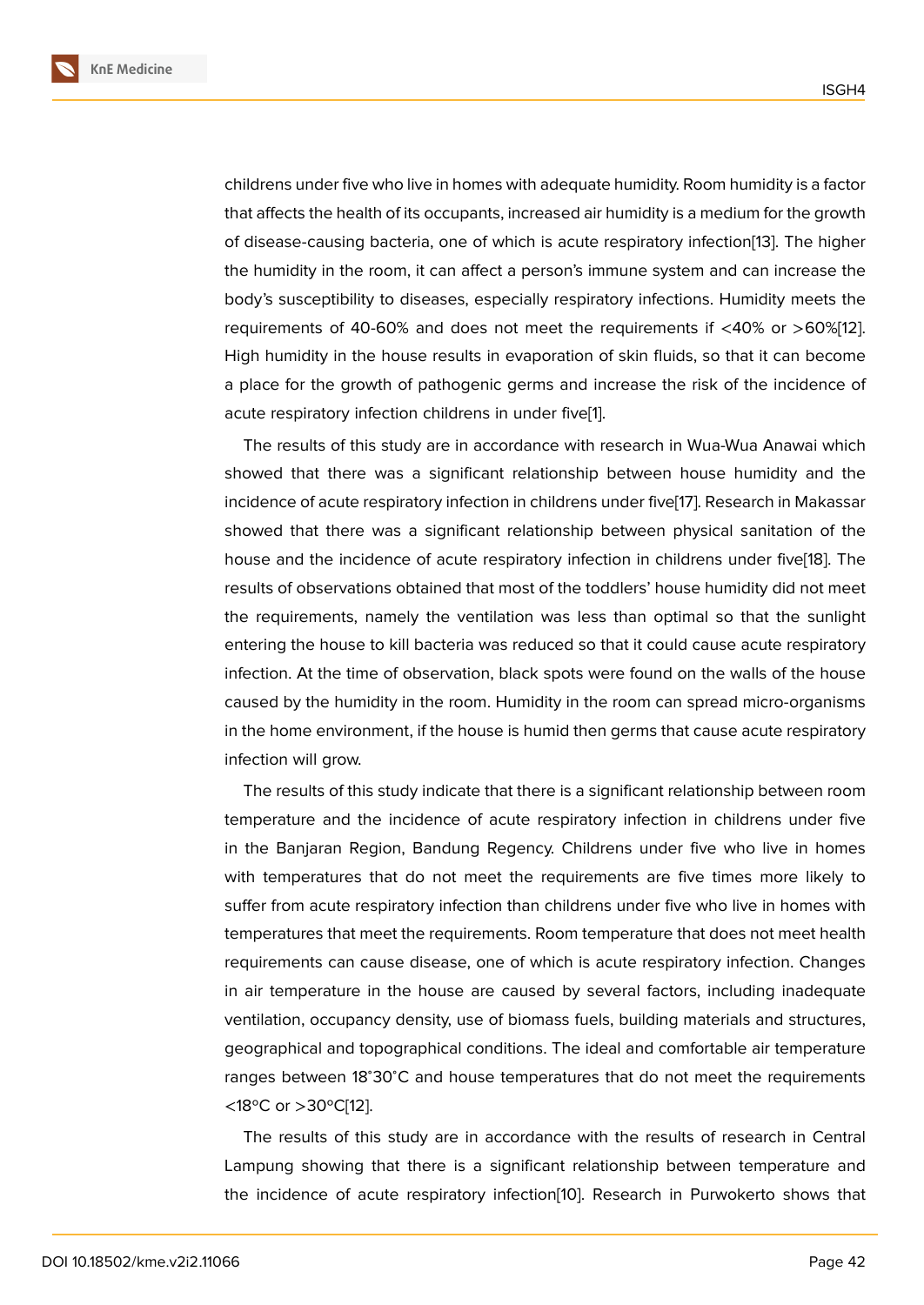there is a significant relationship between room temperature and the incidence of acute respiratory infection in childrens under five, childrens under five whose room temperature does not meet the requirements have a 3.5 times risk of suffering from acute respiratory infection compared to childrens under five whose room temperature meets the requirements[19]. The results of the observations obtained that most of the homes for children with acute respiratory infection that did not meet the requirements were due to air exchange in closed houses so that there was no air exchange in the house. The room is cra[mpe](#page-9-8)d and filled with stuff, making the house feel cramped and hot.

The results of this study indicate that there is a significant relationship between lighting and the incidence of acute respiratory infection childrens in under five in the Banjaran Community Health Center, Bandung Regency. Childrens under five living in houses with ventilation that do not meet the requirements are at risk of suffering from acute respiratory infection seven times compared to childrens under five living in houses with adequate ventilation. Light has properties that can kill bacteria, sufficient light for lighting the home space is a human health need[1]. A healthy house is a house that has good lighting, not too much or not enough lighting. Lack of lighting makes the occupants uncomfortable and bacteria, viruses, parasites develop, causing health problems, especially respiratory problems. Natural ligh[t](#page-8-0) from sunlight enters the room through windows, crevices, and open parts of the building. In addition to being useful for room lighting, sunlight can also reduce room humidity, repel mosquitoes, kill disease germs such as tuberculosis, influenza, eye diseases, and other[7].

The results of this study are in accordance with the results of research Samarinda showed that there was a significant relationship between lighting and the incidence of acute respiratory infection in childrens under five[20]. Rese[ar](#page-8-5)ch in Tanjung Agung shows that there is a significant relationship between lighting and the incidencacute respiratory infection in childrens under five[11]. The results of the observations obtained that most of the houses for childrens under five wit[h a](#page-9-9)cute respiratory infection did not meet the requirements, this was because the childrens under five houses were located in residential areas, the distance b[etw](#page-9-0)een the houses was close to each other so that they did not get enough sunlight, and the ventilation was always closed so that natural lighting did not enter the house. Study Limitations in this study are risk factors for acute respiratory infection in childrens under five, includingv, humidity, temperature, and lighting in the house.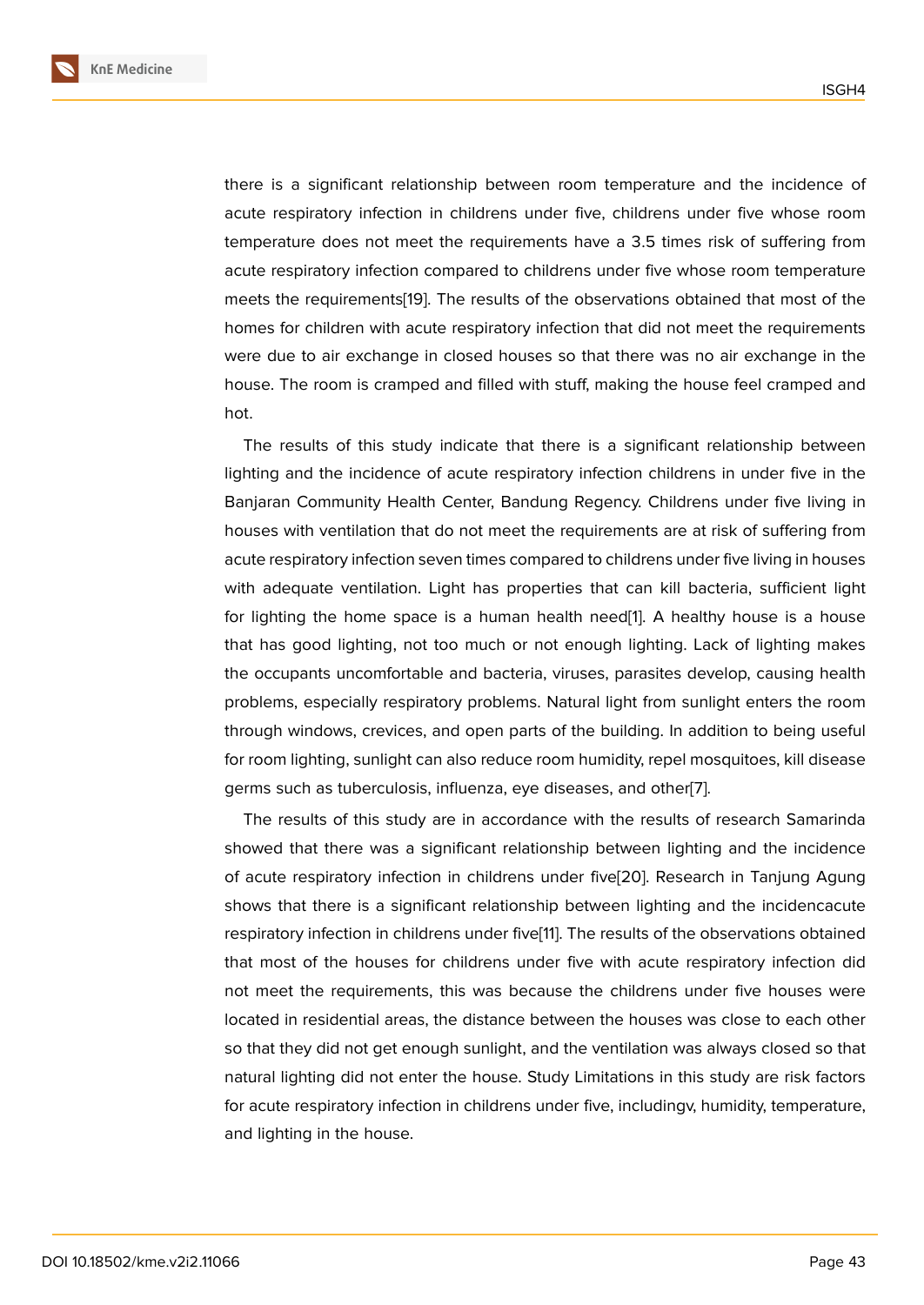

# **5. Conclutions**

There is a significant relationship between ventilation, humidity, temperature, lighting with acute respiratory infection in childrens under five. Acute respiratory infection childrens under five can be prevented by educating the public about the importance of the physical environment of the house that meets the requirements.

## **Acknowledgment**

We would like to express our gratitude to the head of The Health Depart ment of Bandung Regency, the head of the public health centers Banjaran Bandung Regency and the Parents of Acute Respiratory Infection Childrens Under five.

## **References**

- <span id="page-8-0"></span>[1] Tosepu R. Environmental epidemiology: Theory and applications. Jakarta: Bumi Medika; 2016.
- [2] Masriadi H. Epidemiology of infectious diseases. Depok: Rajawali Press; 2017.
- <span id="page-8-1"></span>[3] Najmah N. Epidemiology of infectious diseases. Jakarta: Trans Info Media; 2016.
- <span id="page-8-2"></span>[4] Kemenkes RI (Health Ministry of Republic Indonesia). Basic health research. Jakarta: Balitbangkes; 2018.
- <span id="page-8-3"></span>[5] Dinkes Bandung Regency (Public Health Office of Bandung Regency). Health profile of Bandung Regency. Bandung: Dinkes Bandung Regency; 2020.
- <span id="page-8-4"></span>[6] Puskesmas Banjaran (Public Health Center of Banjaran). Medical record of public health center Banjaran. Bandung: Puskesmas Banjaran; 2021.
- <span id="page-8-5"></span>[7] Kasjono HS. Residential health. Yogyakarta: Goshen; 2011.
- <span id="page-8-6"></span>[8] Pangaribuan S. Relationship between home environmental conditions and acute respiratory infection in childrens under five at Remu Health Center, Sorong City. Global Health. 2017;2(1):6–10.
- <span id="page-8-7"></span>[9] Suharno I, Akili RH, Boky HB. The relationship physical conditions of the home environment and the incidence of acute respiratory infection in childrens under five in working area of the Wawonasa Health Center Manado City. Kesmas. 2019;8(4):96– 103.
- <span id="page-8-8"></span>[10] Rizky PA. Relationship between house conditions and incidence of acute respiratori infection in Kotagajah Village, Kotagajah District, Central Lampung Regency. Ruwa Jurai. 2019;13(2):75–80.